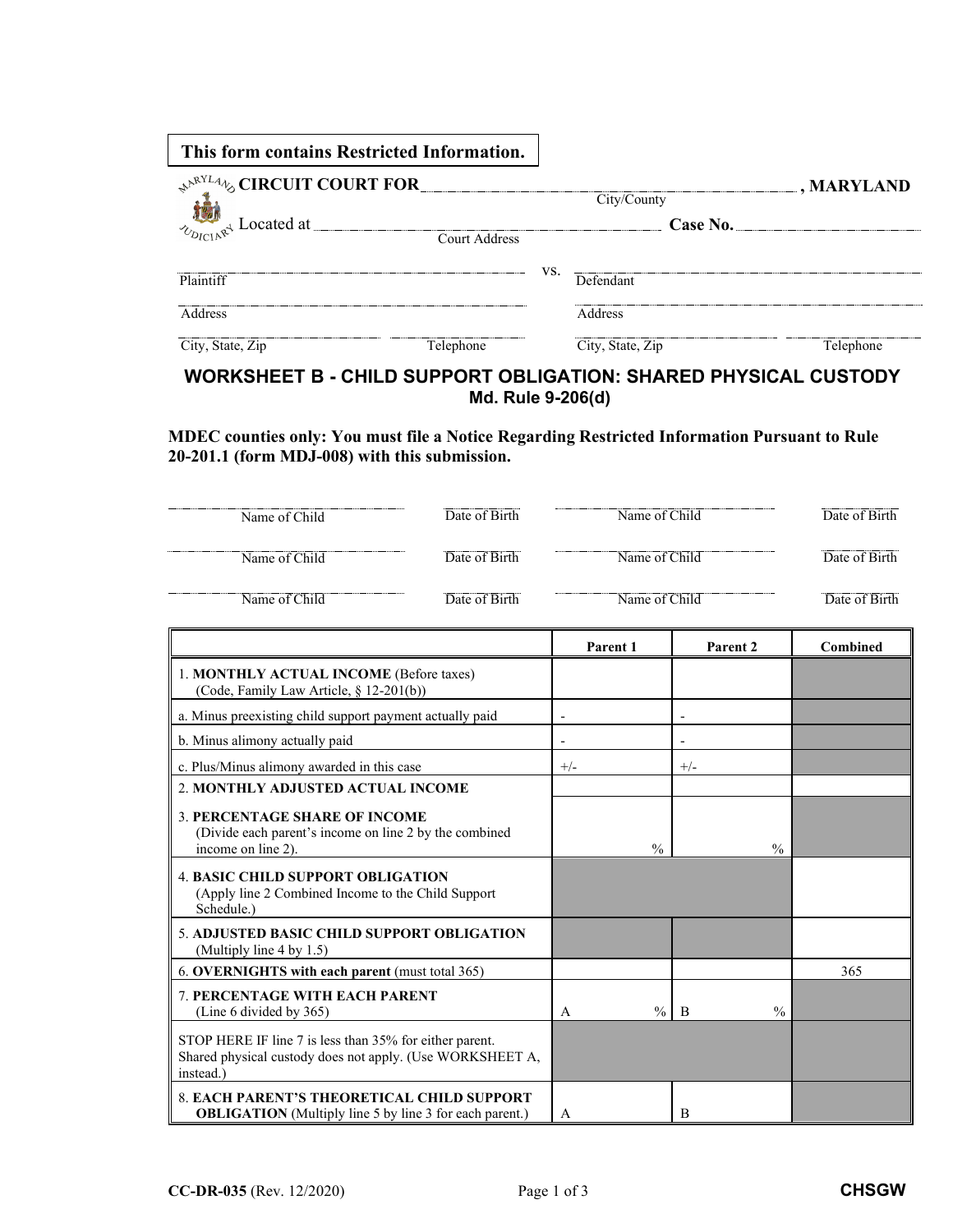**Case No.**

|                                                                                                                                                                                                                                                      | Parent 1 | Parent 2 | <b>Combined</b> |
|------------------------------------------------------------------------------------------------------------------------------------------------------------------------------------------------------------------------------------------------------|----------|----------|-----------------|
| 9. BASIC CHILD SUPPORT OBLIGATION FOR TIME                                                                                                                                                                                                           |          |          |                 |
| WITH OTHER PARENT (Multiply line 8A by line 7B and                                                                                                                                                                                                   |          |          |                 |
| put answer on line 9A.) (Multiply line 8B by line 7A and put                                                                                                                                                                                         |          |          |                 |
| answer on line 9B.)                                                                                                                                                                                                                                  | A        | B        |                 |
| <b>10. NET BASIC CHILD SUPPORT OBLIGATION</b>                                                                                                                                                                                                        |          |          |                 |
| (Subtract lesser amount from greater amount in line 9 and                                                                                                                                                                                            |          |          |                 |
| place answer here under column with greater amount in line                                                                                                                                                                                           |          |          |                 |
| 9).                                                                                                                                                                                                                                                  |          |          |                 |
| 11. EXPENSES :                                                                                                                                                                                                                                       |          |          |                 |
| a. Work-Related Child Care Expenses (Code, Family Law                                                                                                                                                                                                |          |          |                 |
| Article $\S$ 12-204(g))                                                                                                                                                                                                                              |          |          | $^{+}$          |
| b. Health Insurance Expenses (Code, Family Law Article                                                                                                                                                                                               |          |          |                 |
| $$12-204(h)(1))$                                                                                                                                                                                                                                     |          |          | $^{+}$          |
| c. Extraordinary Medical Expenses (Code, Family Law Article                                                                                                                                                                                          |          |          |                 |
| $$12-204(h)(2))$                                                                                                                                                                                                                                     |          |          |                 |
| d. Cash Medical Support (Code, Family Law Article                                                                                                                                                                                                    |          |          |                 |
| § 12-102(c) applies only to a child support order under Title                                                                                                                                                                                        |          |          |                 |
| IV, Part D of the Social Security Act)                                                                                                                                                                                                               |          |          | $^{+}$          |
| e. Additional Expenses (Code, Family Law Article § 12-204(i))                                                                                                                                                                                        |          |          | $\ddot{}$       |
| 12. NET ADJUSTMENT FROM WORKSHEET C. Enter                                                                                                                                                                                                           |          |          |                 |
| amount from line 1, WORKSHEET C, if applicable. If not,                                                                                                                                                                                              |          |          |                 |
| continue to line 13.                                                                                                                                                                                                                                 |          |          |                 |
| 13. NET BASIC CHILD SUPPORT OBLIGATION (From                                                                                                                                                                                                         |          |          |                 |
| line 10, WORKSHEET B)                                                                                                                                                                                                                                |          |          |                 |
| <b>14. RECOMMENDED CHILD SUPPORT ORDER</b>                                                                                                                                                                                                           |          |          |                 |
| (If the same parent owes money under lines 12 and line 13,                                                                                                                                                                                           |          |          |                 |
| add these two figures to obtain the amount owed by that                                                                                                                                                                                              |          |          |                 |
| parent. If one parent owes money under line 12 and the other                                                                                                                                                                                         |          |          |                 |
| owes money under line 13, subtract the lesser amount from                                                                                                                                                                                            |          |          |                 |
| the greater amount to obtain the difference. The parent owing                                                                                                                                                                                        |          |          |                 |
| the greater of the two amounts on lines 12 and 13 will owe                                                                                                                                                                                           |          |          |                 |
| that difference as the child support obligation. NOTE: The<br>amount owed in a shared custody arrangement may not                                                                                                                                    |          |          |                 |
| exceed the amount that would be owed if the obligor parent                                                                                                                                                                                           |          |          |                 |
| were a non-custodial parent. See WORKSHEET A).                                                                                                                                                                                                       |          |          |                 |
|                                                                                                                                                                                                                                                      |          |          |                 |
| Comments or special adjustments, such as any adjustment for certain third party benefits paid to or for the child of an obligor<br>who is disabled, retired, or receiving benefits as a result of a compensable claim (see Code, Family Law Article, |          |          |                 |
| § 12-204(j)):                                                                                                                                                                                                                                        |          |          |                 |
|                                                                                                                                                                                                                                                      |          |          |                 |
|                                                                                                                                                                                                                                                      |          |          |                 |
|                                                                                                                                                                                                                                                      |          |          |                 |
|                                                                                                                                                                                                                                                      |          |          |                 |
|                                                                                                                                                                                                                                                      |          |          |                 |
| PREPARED BY:                                                                                                                                                                                                                                         |          | DATE:    |                 |